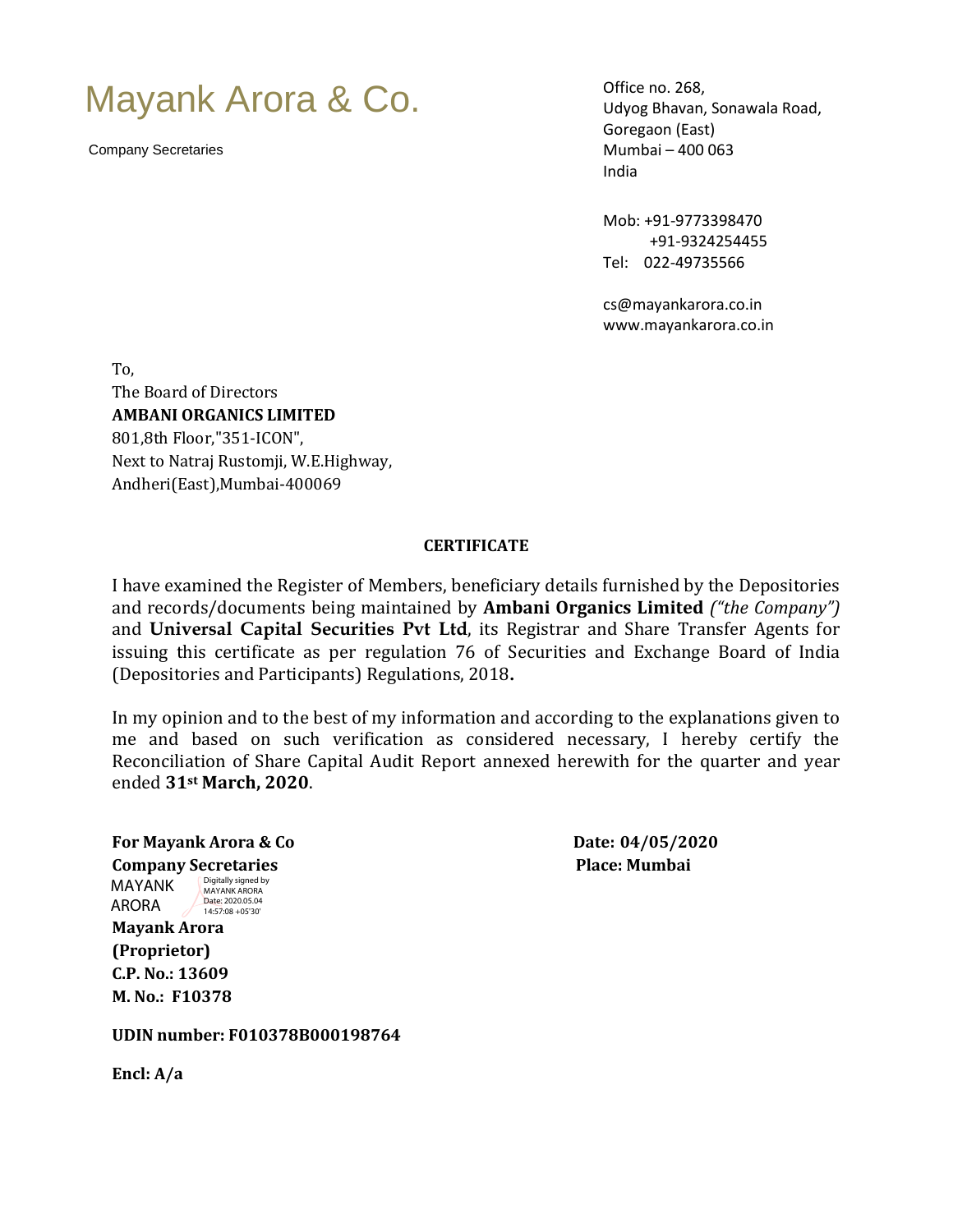## **RECONCILIATION OF SHARE CAPITAL AUDIT REPORT**

| 1.                                                                                                 |                                            | For Quarter Ended                          |                                           |              |                                                      | : 31st March, 2020                                                                               |              |     |                           |     |  |
|----------------------------------------------------------------------------------------------------|--------------------------------------------|--------------------------------------------|-------------------------------------------|--------------|------------------------------------------------------|--------------------------------------------------------------------------------------------------|--------------|-----|---------------------------|-----|--|
| 2.                                                                                                 |                                            | Symbol                                     |                                           |              |                                                      | : AMBANIORG                                                                                      |              |     |                           |     |  |
| 3.                                                                                                 |                                            | <b>Face Value</b>                          | : Re. 10/- each.                          |              |                                                      |                                                                                                  |              |     |                           |     |  |
| 4.                                                                                                 |                                            | Name of the Company                        |                                           |              |                                                      | : Ambani Organics Limited                                                                        |              |     |                           |     |  |
| 5.                                                                                                 |                                            | Registered Office of the Company           |                                           |              |                                                      | :N 44 Midc Tarapiurboisar Thane 401506                                                           |              |     |                           |     |  |
| 6.                                                                                                 | Correspondence Address                     |                                            |                                           |              | : 801,8th Floor,"351-ICON", Next to Natraj Rustomji, |                                                                                                  |              |     |                           |     |  |
|                                                                                                    |                                            |                                            |                                           |              |                                                      | W.E.Highway, Andheri(East), Mumbai-400069                                                        |              |     |                           |     |  |
| 7.                                                                                                 |                                            | Telephone & Fax No.                        | $: 022 - 26833778/26827541/26822027/2028$ |              |                                                      |                                                                                                  |              |     |                           |     |  |
| 8.                                                                                                 |                                            | <b>Email Address</b>                       | : ambaniorganics@rediffmail.com           |              |                                                      |                                                                                                  |              |     |                           |     |  |
| 9.                                                                                                 | Name of the Stock Exchange where           |                                            |                                           |              | : National Stock Exchange Limited                    |                                                                                                  |              |     |                           |     |  |
|                                                                                                    | the Company's securities are listed        |                                            |                                           |              |                                                      |                                                                                                  |              |     |                           |     |  |
|                                                                                                    |                                            |                                            |                                           |              | <b>Number of Shares</b>                              |                                                                                                  |              |     | % of total Issued Capital |     |  |
| 10.                                                                                                |                                            | <b>Issued Capital</b>                      |                                           |              |                                                      | 5,078,659                                                                                        | 100          |     |                           |     |  |
| 11.                                                                                                |                                            | Listed Capital (Exchange wise) (as         |                                           |              | 5,078,659                                            |                                                                                                  |              | 100 |                           |     |  |
|                                                                                                    |                                            | per Company records)                       |                                           |              |                                                      |                                                                                                  |              |     |                           |     |  |
| 12.                                                                                                |                                            | Held in Dematerialized form in NSDL        |                                           |              |                                                      | 4,012,559                                                                                        |              |     | 79.00                     |     |  |
| 13.                                                                                                |                                            | Held in Dematerialized form in CDSL        |                                           |              |                                                      | 1,046,000                                                                                        |              |     | 20.59                     |     |  |
| 14.                                                                                                |                                            | Physical                                   |                                           |              |                                                      | 20,100                                                                                           |              |     | 0.41                      |     |  |
| 15.                                                                                                | <b>Total No. of Shares</b>                 |                                            |                                           |              | 5,078,659                                            |                                                                                                  |              |     |                           | 100 |  |
|                                                                                                    |                                            | $(12+13+14)$                               |                                           |              |                                                      |                                                                                                  |              |     |                           |     |  |
| 16.                                                                                                |                                            | for<br>difference,<br>if<br>Reasons<br>any |                                           |              | <b>NA</b>                                            |                                                                                                  |              |     |                           |     |  |
|                                                                                                    | between (10&11), (10&15)                   |                                            |                                           |              |                                                      |                                                                                                  |              |     |                           |     |  |
| 17.                                                                                                |                                            |                                            |                                           |              |                                                      | Certifying the details of changes in share capital during the quarter under consideration as per |              |     |                           |     |  |
|                                                                                                    | Table below:                               |                                            |                                           |              |                                                      |                                                                                                  |              |     |                           |     |  |
|                                                                                                    | Particulars***                             | Applied/N<br>No.<br>of                     |                                           | Listed<br>on |                                                      | Whether                                                                                          | Whether      |     | In-principal              |     |  |
|                                                                                                    |                                            | <b>Shares</b>                              | ot Applied<br>Stock                       |              |                                                      | intimated                                                                                        | intimated to |     | Approval pending          |     |  |
|                                                                                                    |                                            |                                            | for Listing                               | Exchange     |                                                      | to CDSL                                                                                          | <b>NSDL</b>  |     | from SE (specify          |     |  |
|                                                                                                    |                                            |                                            |                                           | (specify     |                                                      |                                                                                                  |              |     | Names)                    |     |  |
|                                                                                                    |                                            |                                            |                                           | Names)       |                                                      |                                                                                                  |              |     |                           |     |  |
| <b>NA</b>                                                                                          |                                            |                                            |                                           |              |                                                      |                                                                                                  |              |     |                           |     |  |
| *** Rights, Bonus, Preferential Issue, ESOPs, Amalgamation, Conversion, Buyback, Capital Reduction |                                            |                                            |                                           |              |                                                      |                                                                                                  |              |     |                           |     |  |
| Forfeiture, Any other (to specify).                                                                |                                            |                                            |                                           |              |                                                      |                                                                                                  |              |     |                           |     |  |
| 18.                                                                                                |                                            |                                            | Register of Members is updated (Yes/No)   |              | Yes                                                  |                                                                                                  |              |     |                           |     |  |
|                                                                                                    | If not updated up to which date            |                                            |                                           |              |                                                      | Not Applicable                                                                                   |              |     |                           |     |  |
| 19.                                                                                                | Reference of previous quarter with regards |                                            |                                           |              |                                                      | <b>NIL</b>                                                                                       |              |     |                           |     |  |